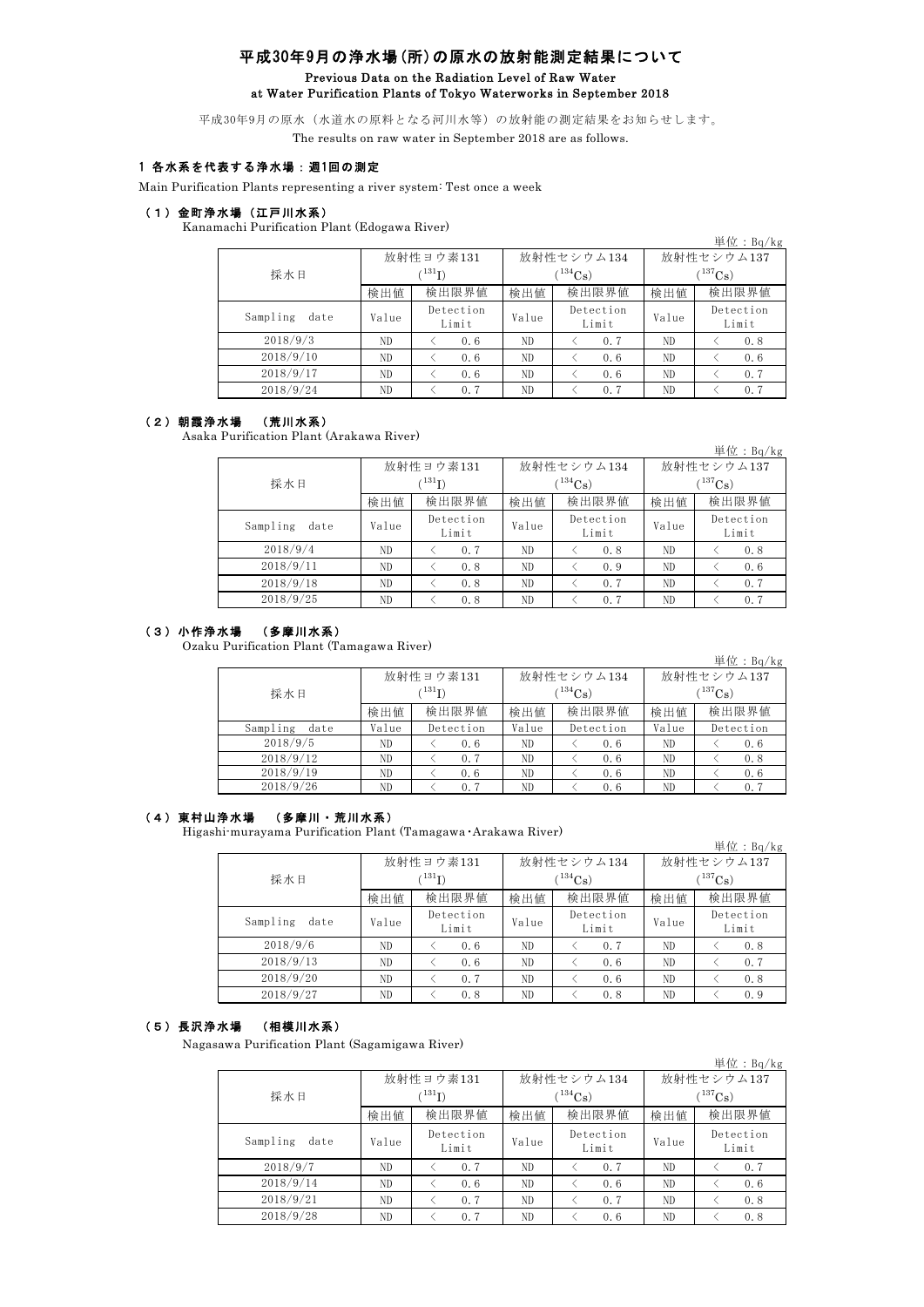# 2 その他の主要浄水場:概ね月1回の測定

Other Main Purification Plants: Test mostly once a month

|                     |                            |                  |       |             |                    |            |                                          |                    |              |           | 単位:Bq/kg           |
|---------------------|----------------------------|------------------|-------|-------------|--------------------|------------|------------------------------------------|--------------------|--------------|-----------|--------------------|
|                     |                            |                  |       | 放射性ヨウ素131   |                    | 放射性セシウム134 |                                          |                    | 放射性セシウム137   |           |                    |
| 浄水所                 | 水源                         | 採水日              |       | $(^{131}I)$ |                    |            | $(^{134}Cs)$                             |                    | $(^{137}Cs)$ |           |                    |
|                     |                            |                  | 検出値   |             | 検出限界値              | 検出値        |                                          | 検出限界値              | 検出値          |           | 検出限界値              |
| Monitoring<br>point | Water<br>resource          | Sampling<br>date | Value |             | Detection<br>Limit | Value      |                                          | Detection<br>Limit | Value        |           | Detection<br>Limit |
| 三郷<br>Misato        | 江戸川水系<br>Edogawa<br>River  | 2018/9/12        | ND.   | $\langle$   | 0.6                | ND.        | $\langle$                                | 0.6                | ND           | $\langle$ | 0.7                |
| 三園<br>Misono        | 荒川水系<br>Arakawa<br>River   | 2018/9/12        | ND.   | $\langle$   | 0.7                | ND.        | $\langle$                                | 0.6                | ND           | $\lt$     | 0.7                |
| 境<br>Sakai          | 多摩川水系<br>Tamagawa<br>River | 2018/9/12        | ND.   | $\langle$   | 0.7                | ND.        | $\langle$                                | 0.6                | ND           | $\langle$ | 0.7                |
| 砧<br>Kinuta         | 多摩川水系<br>Tamagawa<br>River | 2018/9/12        | ND.   | $\langle$   | 0.6                | ND         | $\overline{\left\langle \right\rangle }$ | 0.5                | ND           | $\langle$ | 0.6                |
| 砧下<br>Kinutashimo   | 多摩川水系<br>Tamagawa<br>River | 停止中              |       |             |                    |            |                                          |                    |              |           |                    |

# 3 多摩地区等の表流水・伏流水・浅井戸を水源とする浄水所:概ね月 1回の測定

Water purification plants using surface water, subsoil water, or shallow well water in Tama Area: Test mostly once a month

### <表流水を水源とする浄水所> <surface water>

|                  |                  |                |                                   |       |                            |                                     | 単位: Bq/kg          |  |
|------------------|------------------|----------------|-----------------------------------|-------|----------------------------|-------------------------------------|--------------------|--|
| 浄水所              | 採水日              |                | 放射性ヨウ素131<br>$({}^{131}\text{I})$ |       | 放射性セシウム134<br>$(^{134}Cs)$ | 放射性セシウム137<br>$(^{137}\mathrm{Cs})$ |                    |  |
|                  |                  | 検出値            | 検出限界値                             | 検出値   | 検出限界値                      | 検出値                                 | 検出限界値              |  |
| Monitoring point | Sampling<br>date | Value          | Detection<br>Limit                | Value | Detection<br>Limit         | Value                               | Detection<br>Limit |  |
| 小河内<br>Ogouchi   | 2018/9/5         | N <sub>D</sub> | 0.8<br>$\langle$                  | ND    | 0.7<br>$\langle$           | ND                                  | 0.9<br>✓           |  |
| ひむら<br>Himura    | 2018/9/5         | ND             | 0.8<br>$\langle$                  | ND    | $\langle$<br>0.8           | ND                                  | 0.6<br>$\langle$   |  |
| 棚沢<br>Tanasawa   | 2018/9/11        | N <sub>D</sub> | $\langle$<br>0.7                  | ND    | $\langle$<br>0.6           | ND                                  | 0.8<br>$\lt$       |  |
| 大丹波<br>Otaba     | 2018/9/11        | ND             | $\langle$<br>0.7                  | ND    | 0.5<br>$\langle$           | ND                                  | 0.6<br>$\langle$   |  |
| 日原<br>Nippara    | 2018/9/12        | ND.            | $\langle$<br>0.7                  | ND    | 0.5<br>$\langle$           | ND                                  | 0.7<br>$\langle$   |  |
| 氷川<br>Hikawa     | 2018/9/12        | N <sub>D</sub> | 0.6<br>$\langle$                  | ND    | $\langle$<br>0.6           | ND                                  | 0.7<br>$\langle$   |  |
| 戸倉<br>Tokura     | 2018/9/13        | N <sub>D</sub> | 0.8<br>$\langle$                  | ND    | 0.7<br>$\langle$           | ND                                  | 0.7<br>$\langle$   |  |
| 乙津<br>Ottsu      | 2018/9/13        | ND             | 0.7<br>$\langle$                  | ND    | $\langle$<br>0.7           | ND                                  | 0.7<br>$\langle$   |  |
| 深沢<br>Fukasawa   | 2018/9/13        | N <sub>D</sub> | 0.7<br>$\langle$                  | ND    | 0.7<br>$\langle$           | ND                                  | 0.6<br>$\langle$   |  |

<伏流水を水源とする浄水所> <subsoil water>

単位:Bq/kg

|                       |                  |           |                                                 |       |                    |              | $+1$ $  +$ $ +$ $ +$ $  -$ |
|-----------------------|------------------|-----------|-------------------------------------------------|-------|--------------------|--------------|----------------------------|
|                       |                  | 放射性ヨウ素131 |                                                 |       | 放射性セシウム134         | 放射性セシウム137   |                            |
| 浄水所                   | 採水日              |           | $(^{131}\mathrm{I})$                            |       | $(^{134}Cs)$       | $(^{137}Cs)$ |                            |
|                       |                  | 検出値       | 検出限界値                                           | 検出値   | 検出限界値              | 検出値          | 検出限界値                      |
| Monitoring point      | Sampling<br>date | Value     | Detection<br>Limit                              | Value | Detection<br>Limit | Value        | Detection<br>Limit         |
| 二俣尾<br>Futamatao      | 2018/9/3         | ND        | 0.8<br>$\langle$                                | ND    | 0.6<br>$\langle$   | ND           | 0.7<br>$\lt$               |
| 沢井第一<br>Sawaidaiichi  | 2018/9/3         | ND.       | 0.8<br>$\langle$                                | ND    | 0.7<br>$\langle$   | ND.          | 0.7<br>$\langle$           |
| 高月<br>Takatsuki       | 2018/9/6         | ND.       | 0.7<br>$\langle$                                | ND    | $\langle$<br>0.6   | ND           | 0.8<br>$\langle$           |
| 日向和田<br>Hinatawada    | 2018/9/10        | ND.       | 0.7<br>$\langle$                                | ND.   | $\langle$<br>0.6   | ND           | $\langle$<br>1             |
| 成木<br>Nariki          | 2018/9/10        | ND.       | 0.7<br>$\langle$                                | ND.   | 0.6<br>$\langle$   | ND           | 0.7<br>$\langle$           |
| 千ヶ瀬第二<br>Chigasedaini | 2018/9/20        | ND.       | 0.8<br>$\overline{\left\langle \right\rangle }$ | ND    | 0.7<br>$\langle$   | ND           | 0.6<br>$\langle$           |
| 御岳山<br>Mitakesann     | 2018/9/20        | ND.       | 0.8<br>$\langle$                                | ND.   | 0.8<br>$\langle$   | ND           | 0.7<br>८                   |